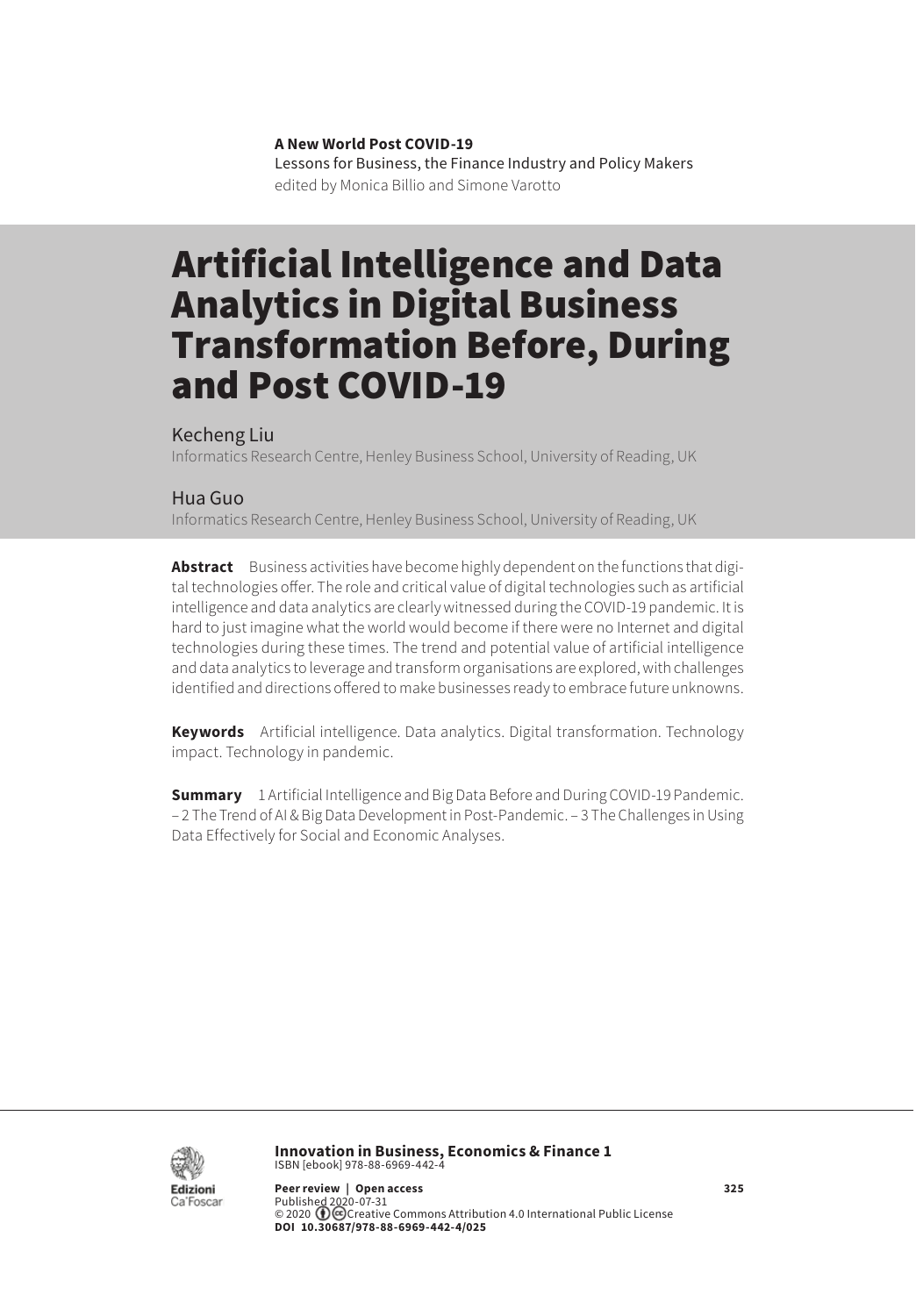## <span id="page-1-0"></span>1 Artificial Intelligence and Big Data Before and During COVID-19 Pandemic

Data has become one of the most valuable assets to determine the success of businesses and public sector institutions globally. Artificial intelligence (AI) and data analytics are the key factors to unlock the value of data assets. Data has played a vital role in the battle against COVID-19. From predicting epidemic progression, detecting infections and diagnosis, accelerating clinical discovery, optimising resource allocation, and supporting public policymaking, in almost every aspect of the epidemic response, AI and big data have made a positive contribution to strategic decision-making and operational measures.

From the perspective of different beneficiaries, with the help of AI and big data applications, data-driven pandemic responses have taken many forms:

- The public can access the latest statistics to understand the dynamic of the pandemic (WHO 2020b); get information on prevention (WHO 2020a; NHS 2020); receive notifications on the potential risk of infection – contact tracing (Google 2020); and get diagnostics or treatment advice from doctors (GSMA 2020; Ghosh, Gupta, Misra 2020). Transparent and sufficient information exchange avoids unnecessary panic among the public and helps cooperation.
- AI and big data modelling help governments to improve virus surveillance and responses via outbreak predictions (Ardabili et al. 2020; Strzelecki 2020), spread tracking (Zhou et al. 2020), resource allocation (Morariu et al. 2020; Ibrain, Salluh 2020), and policy decisions support (Gao et al. 2020; Gatto et al. 2020).
- AI empowered health institutions and agencies with quick computed tomography (CT) scan image recognition systems (Huang et al. 2020; Mei et al. 2020). In China, more than 100 hospitals employed AI image recognition in lung CT identification which helps with large-scale infection testing (Cheng 2020). Biomedical research might be the one that benefits the most from AI and big data technology (Mamoshina et al. 2016). The vast amount of biomedical data forms the foundation of genomic sequence analysis, drug discovery and vaccine development (Stebbing et al. 2020; Beck et al. 2020). The global race for coronavirus vaccine is essentially a competition to leverage the advantage of AI and big data in bioscience (Magar, Yadav, Farimani 2020).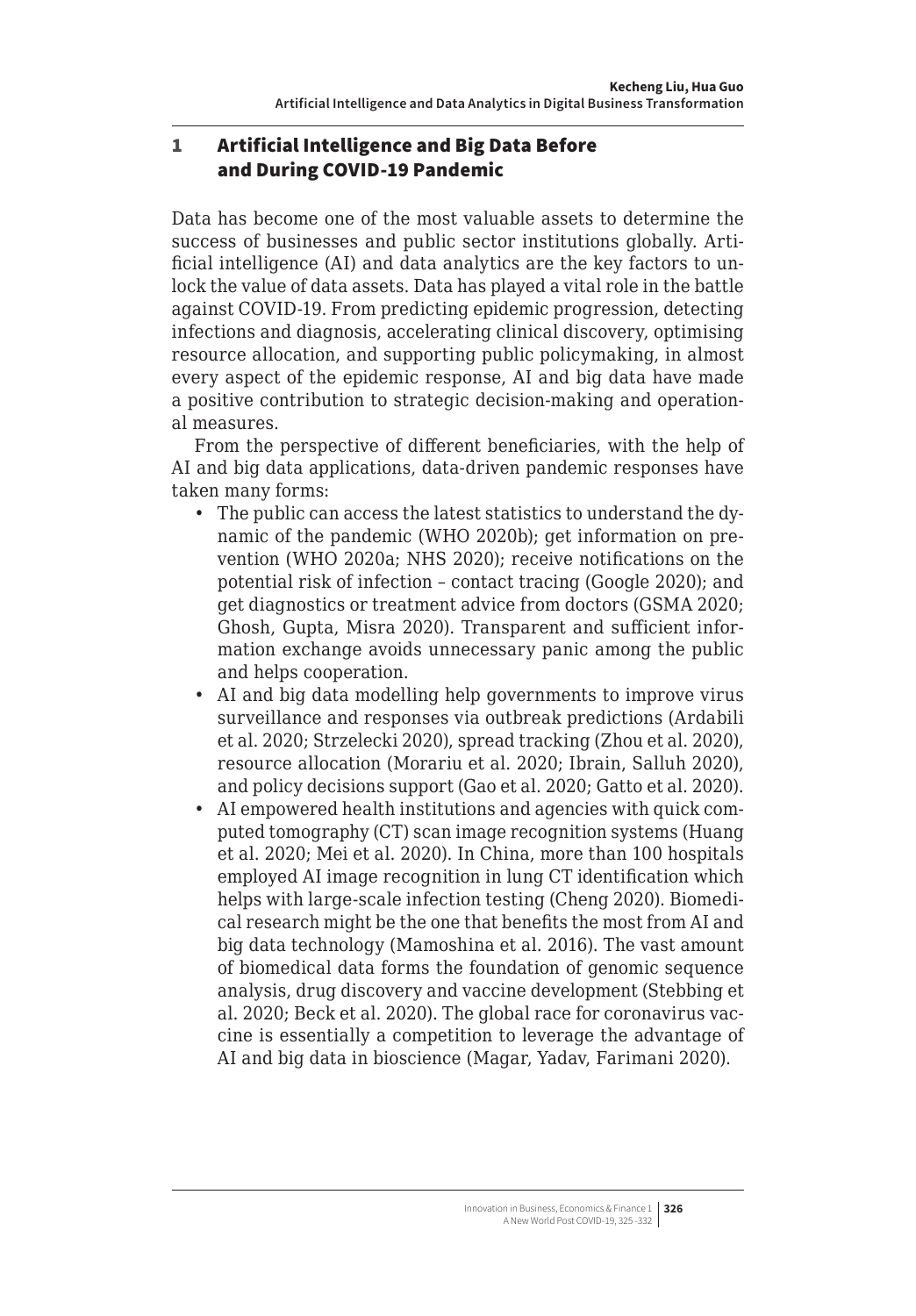### <span id="page-2-0"></span>2 The Trend of AI & Big Data Development in Post-Pandemic

With regard to the accelerated adoption of AI and big data, we recognise three trends that are likely to influence the post-pandemic period.

The first trend is an accelerated digital transformation in various industries with the purpose to compete or even survive through digitisation of the production and delivery of products and services by deployment of technologies such as AI and data analytics. During the lockdown period, the digitisation in enterprise activities and virtual business grew fast, partly driven by the restrictions on the traditional way of conducting business. The increased mode of digital business processes may become the new normal for enterprises, public sectors and individuals. Therefore, traditional enterprises face an urgent necessity for digital transformation to servitise their offerings (Tien 2015) and use technical platforms to conduct business in digital business ecosystems (Liu, Guo, forthcoming). To a large extent, as commented by Atkins (2020), "COVID has been the catalyst for digital transformation at scale". However, enterprises should maintain a balance between their long-term strategic targets and the immediate company benefits that come from technological solutions, which may pose organisational challenges. In a recent survey (NewVantage Partners 2019) administered to 65 Fortune 1000 leading firms, about one third reckoned that they are not data-driven companies yet even though they have already adopted big data and AI and would still increase their investment in those areas. It follows that the journey of digital transformation for organisations is a long-term commitment that will require a radical shift of the mindset of the leadership and changes in business operations and culture across the firm (Liu, Li 2015).

The second trend is an increased exploitation of big data which bears broad implications for all sectors. Data harnessing involves a wide scope of activities starting from the ownership of data or digital sovereignty, to data collection, storage, management and utilisation. This raises a number of challenges. For instance, digital sovereignty is a highly debated issue that is still under the spotlight (Pinto 2019). When organisations grapple with increasingly larger data sets, they gradually improve their ability to change the landscape of business competition. Therefore, enhancing the ability of harnessing big data is critical to a company's long-term development.

The third trend is an easing of the bottleneck due to algorithm maturity. In a review conducted by Bullock et al. (2020), a broad range of AI-driven applications which are used against COVID-19 have been examined. The disappointing finding is that few of the current AI systems are mature enough to make a substantial operational impact in the fields of epidemiology, diagnosis and therapy. A conclusion derived from the study is that "AI systems are still at a preliminary stage, and it will take time before the results of such AI measures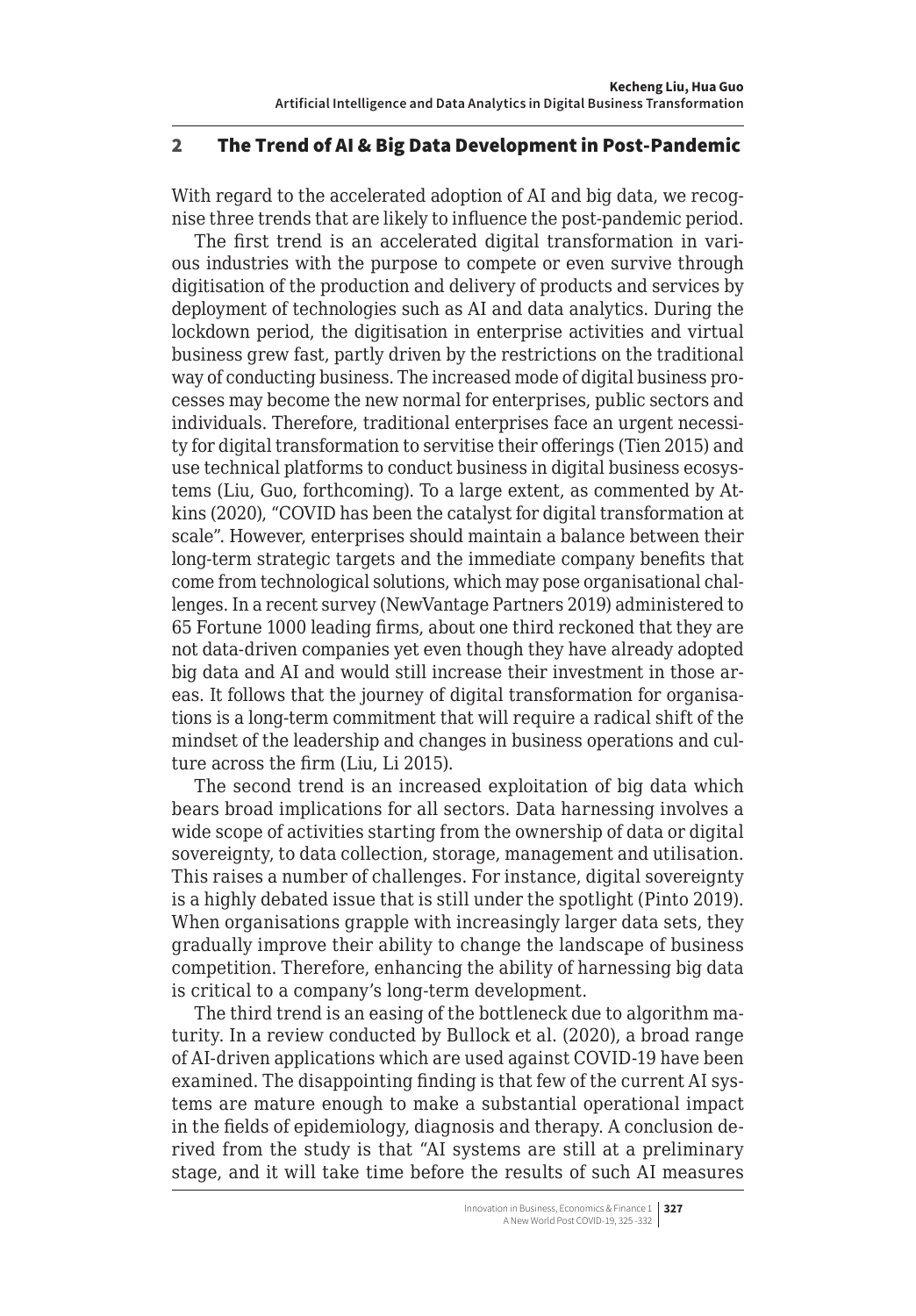<span id="page-3-0"></span>are visible" (Petropoulos 2020). The constrains mainly come from the lack of solid historical training data and the lack of quality data without noise and outliers (Naudé 2020).

These three trends are interrelated as progress in one area accelerates the advancement of others. The development of technological capabilities and the penetration of technologies to business practices and people's lives will bring profound changes in the years to come.

## 3 The Challenges in Using Data Effectively for Social and Economic Analyses

The need for and benefit from collaborative work in science and technology across disciplines and geographic boundaries have been recognised and even amplified during the COVID-19 pandemic. For example, since the National Oceanic and Atmospheric Administration (NOAA) has made their dataset open access, 68,000 other datasets have become publicly available (NOAA 2018). Those datasets have promoted innovations in weather applications and promoted scientific research in related fields. Other examples are the MIMIC open dataset, which was developed by the MIT Lab for Computational Physiology (Moody, Mark 1996) and the datasets of the Beth Israel Deaconess Medical Center (BIDMC) (Johnson et al. 2016). After more than 20 years of continuous maintenance and updating, BIDMC continues to make the datasets open to researchers as a comprehensive clinical and physiologic data source, which has led to significant contributions to research in the medical field.

Although great advantages are reaped in technological innovations from data openness, potential concerns relate to data misuse and the consequences of breaching data security. As new privacy and data protection laws are gradually put in place in many jurisdictions, the possible conflicts of interests between data openness and privacy become a significant factor in preventing the adoption of big data technology and AI. In order to solve privacy and security issues, researchers have attempted to train AI algorithms without using sensitive data. Federated learning (Konečný et al. 2016a, 2016b; McMahan et al. 2016) is one of the promising solutions which adopts decentralised collaborative machine learning and have been applied in retail, healthcare, and fintech (Yang et al. 2019). Due to differences in cultural backgrounds and strategies in the development and application of new technologies, different geographical regions have put different emphasis on data privacy. This represents a challenge for data re-use and sharing across industries and countries.

AI ethics is a topic that is much debated in academic and industry circles. Due consideration on AI ethics is needed during the process of system development. Dignum (2018) classifies AI ethics into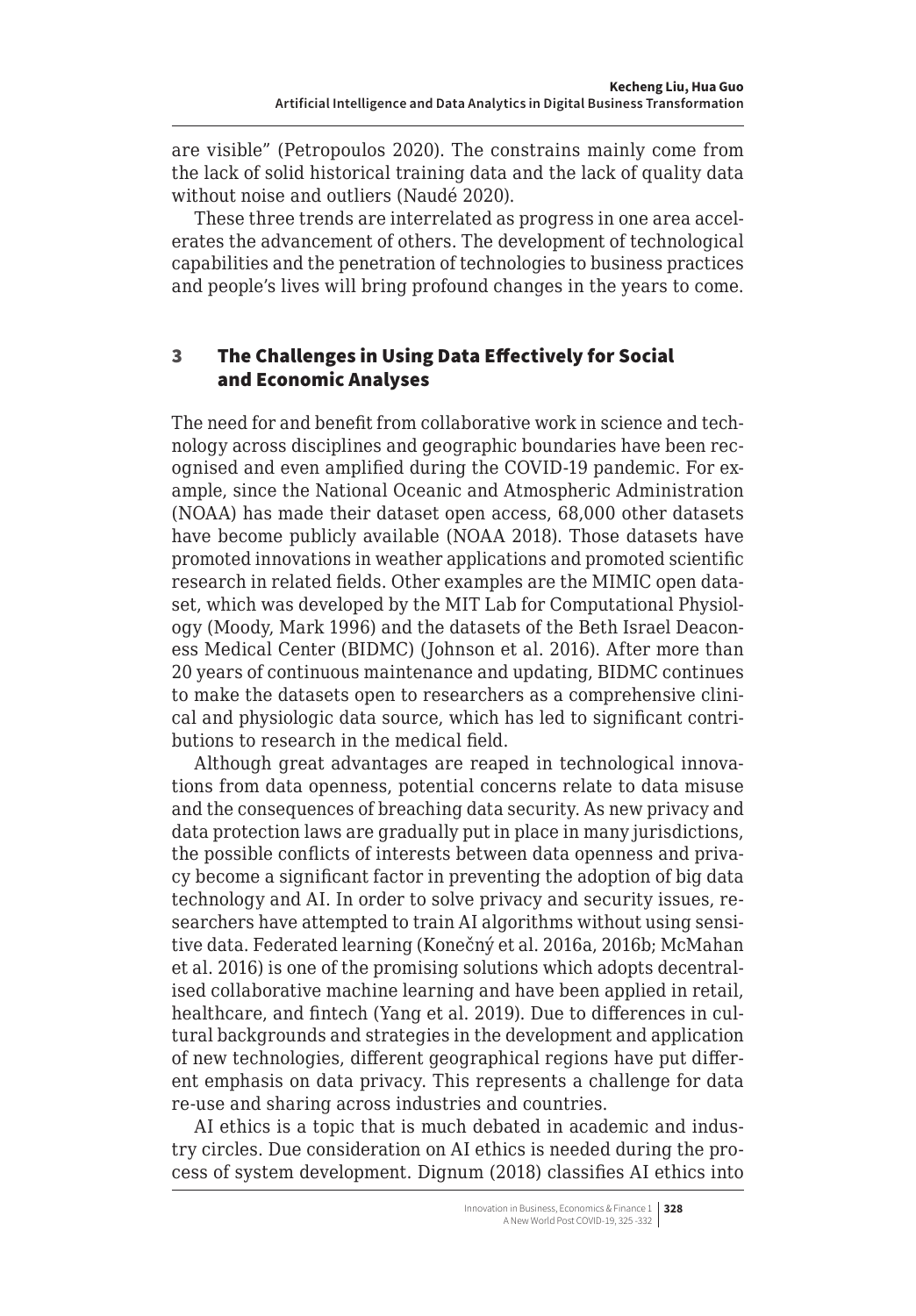three levels: ethics by design, ethics in design and ethics for design. These focus, respectively, on 1) AI's capabilities in ethical reasoning, 2) the methods of analysis and evaluation of AI's ethical implications, and 3) the code that should be adopted to ensure the ethical integrity of developers and users. AI ethics is not just a technical issue. Rather, it is a social concern with broad implications. The European Union published the first draft of ethics guidelines for trustworthy AI (HLEG) in December 2018 with the purpose of leading the discussion. Although there is still a long way to go before key regulations are in place, we believe that researchers in the relevant fields have a critical role to play for the safe and ethical deployment of AI in business, government sectors and society at large.

## **Bibliography**

- Ardabili, S.F.; Mosavi, A.; Ghamisi, P.; Ferdinand, F.; Varkonyi-koczy, A.R.; Reuter, U.; Rabczuk, T.; Atkinson, P.M. (2020). "Covid-19 Outbreak Prediction with Machine Learning". <https://dx.doi.org/10.2139/ssrn.3580188>.
- Atkins, O. (2020). "Why the Covid-19 Pandemic Could Kick-Start Digital Transformation at Scale". *The Drum*, 18 May. https://bit.ly/3jE3N4c.
- Beck, B.R.; Shin, B.; Choi, Y.; Park, S.; Kang, K. (2020). "Predicting Commercially Available Antiviral Drugs that May Act on the Novel Coronavirus (SARS-CoV-2) through a Drug-Target Interaction Deep Learning Model". *Computational and Structural Biotechnology Journal*, 18, 784-90. [https://doi.](https://doi.org/10.1016/j.csbj.2020.03.025) [org/10.1016/j.csbj.2020.03.025](https://doi.org/10.1016/j.csbj.2020.03.025).
- Bullock, J.; Luccioni, A.; Pham, K.H.; Lam, C.S.N.; Luengo-Oroz, M. (2020). "Mapping the Landscape of Artificial Intelligence Applications against COVID-19". arXiv preprint. <https://arxiv.org/abs/2003.11336>.
- Cheng, M.-M. (2020). "AI System in Expediting Diagnosis of COVID-19". https://bit.ly/2OUfmGp.
- Coeckelbergh, M. (2020). *AI Ethics*. Cambridge (MA): MIT Press.
- Dignum, V. (2018). "Ethics in Artificial Intelligence: Introduction to the Special Issue". *Ethics and Information Technology*, 20, 1-3. [https://doi.](https://doi.org/10.1007/s10676-018-9450-z) [org/10.1007/s10676-018-9450-z](https://doi.org/10.1007/s10676-018-9450-z).
- Gao, S.; Rao, J.; Kang, Y.; Liang, Y.; Kruse, J. (2020). "Mapping County-Level Mobility Pattern Changes in the United States in Response to COVID-19". *SIG-SPATIAL Special*, 12, 16-26.
- Gatto, M.; Bertuzzo, E.; Mari, L.; Miccoli, S.; Carraro, L.; Casagrandi, R.; Rinaldo, A. (2020). "Spread and Dynamics of the COVID-19 Epidemic in Italy: Effects of Emergency Containment Measures". *Proceedings of the National Academy of Sciences*, 117, 10484-91. <https://doi.org/10.1073/pnas.2004978117>.
- Ghosh, A.; Gupta, R.; Misra, A. (2020). "Telemedicine for Diabetes Care in India during COVID19 Pandemic and National Lockdown Period: Guidelines for Physicians". *Diabetes & Metabolic Syndrome: Clinical Research & Reviews*, 14(4) 273-6. <https://dx.doi.org/10.1016%2Fj.dsx.2020.04.001>.
- Google (2020). "COVID-19 Exposure Notifications System". [https://support.](https://support.google.com/android/answer/9888358?hl=en-GB) [google.com/android/answer/9888358?hl=en-GB](https://support.google.com/android/answer/9888358?hl=en-GB).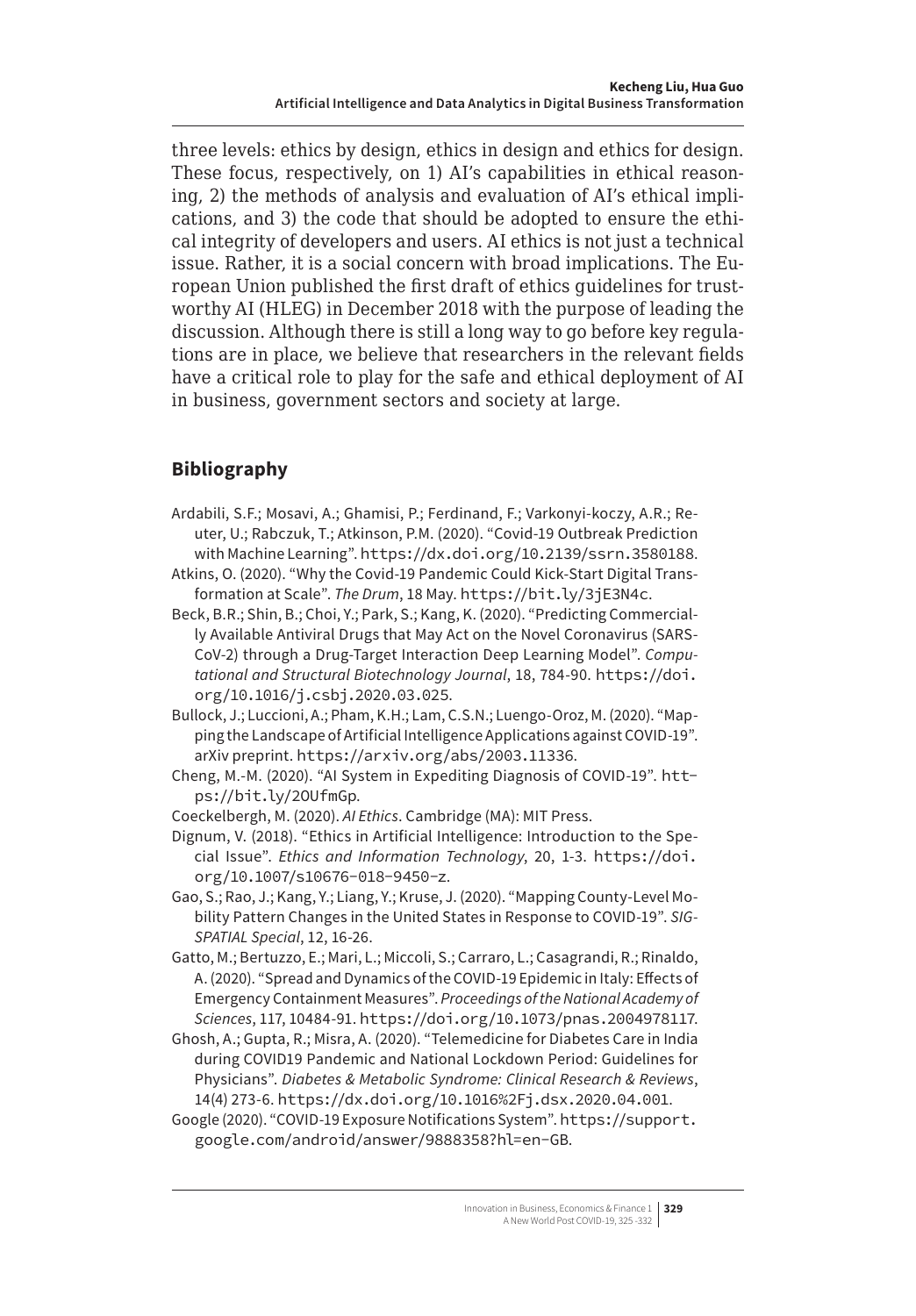- GSMA (Global System for Mobile Communications) (2020). *The Role of AI for Impact in the Fight against COVID-19*. https://bit.ly/3jnw3be.
- HLEG, A. (2018). *Ethics Guidelines for Trustworthy AI*. European Commission. https://bit.ly/3jkDjEx.
- Huang, L.; Han, R.; Ai, T.; Yu, P.; Kang, H.; Tao, Q.; Xia, L. (2020). "Serial Quantitative Chest CT Assessment of COVID-19: Deep-learning Approach". *Radiology: Cardiothoracic Imaging*, 2(2), e200075. [https://doi.org/10.1148/](https://doi.org/10.1148/ryct.2020200075) [ryct.2020200075](https://doi.org/10.1148/ryct.2020200075).
- Ibrain, J.; Salluh, F. (2020). "A COVID-19 Dashboard: Data Analytics to Aid Resource Allocation in Intensive Care Units". *ICU Management & Practice*, 20(1), 36-7. https://bit.ly/2ZKHtOj.
- Johnson, A.e.; Pollard, T.J.; Shen, L.; Li-Wei, H.L.; Feng, M.; Ghassemi, M.; Moody, B.; Szolovits, P.; Celi, L.A.; Mark, R.G. (2016). "MIMIC-III, a Freely Accessible Critical Care Database". *Scientific Data*, 3, 1-9. [https://doi.](https://doi.org/10.1038/sdata.2016.35) [org/10.1038/sdata.2016.35](https://doi.org/10.1038/sdata.2016.35).
- Konečný, J.; McMahan, H.B.; Ramage, D.; Richtárik, P. (2016a). "Federated Optimization: Distributed Machine Learning for On-Device Intelligence". arXiv preprint. <https://arxiv.org/abs/1610.02527>.
- Konečný, J.; Mcmahan, H.B.; Yu, F.X.; Richtárik, P.; Suresh, A.T.; Bacon, D. (2016b). "Federated Learning: Strategies for Improving Communication Efficiency". arXiv preprint. <https://arxiv.org/abs/1610.05492>.
- Liu, K.; Guo, H. (forthcoming). "Digital Innovation and Transformation to Business Ecosystems". Filipe, J.; Smialek, M.; Brodsky, A.; Hammoudi, S. (eds), *Enterprise Information Systems: 22th International Conference, ICEIS 2020*. Springer Nature Switzerland AG.
- Liu, K.; Li, W. (2015). *Organisational Semiotics for Business Informatics*. London: Routledge Abingdon.
- Magar, R.; Yadav, P.; Farimani, A.B. (2020). "Potential Neutralizing Antibodies Discovered for Novel Corona Virus Using Machine Learning". arXiv preprint. <https://arxiv.org/abs/2003.08447>.
- Mamoshina, P.; Vieira, A.; Putin, E.; Zhavoronkov, A. (2016). "Applications of Deep Learning in Biomedicine". *Molecular Pharmaceutics*, 13(5), 1445-54. <https://doi.org/10.1021/acs.molpharmaceut.5b00982>.
- McMahan, H.B.; Moore, E.; Ramage, D.; Arcas, B.A. (2016). "Federated Learning of Deep Networks using Model Averaging". arXiv preprint. [https://arx](https://arxiv.org/abs/1602.05629v1)[iv.org/abs/1602.05629v1](https://arxiv.org/abs/1602.05629v1).
- Mei, X.; Lee, H.-C.; Diao, K.-Y.; Huang, M.; Lin, B.; Liu, C.; Xie, Z.; Ma, Y.; Robson, P. M.; Chung, M. (2020). "Artificial Intelligence-Enabled Rapid Diagnosis of Patients with COVID-19". *Nature Medicine*. [https://doi.org/10.1038/](https://doi.org/10.1038/s41591-020-0931-3) [s41591-020-0931-3](https://doi.org/10.1038/s41591-020-0931-3).
- Moody, G.B.; Mark, R.G. (1996). "A Database to Support Development and Evaluation of Intelligent Intensive Care Monitoring". *Computers in Cardiology 1996*. Indianapolis: ISEE, 657-60. [https://doi.org/10.1109/](https://doi.org/10.1109/CIC.1996.542622) [CIC.1996.542622](https://doi.org/10.1109/CIC.1996.542622).
- Morariu, C.; Morariu, O.; Răileanu, S.; Borangiu, T. (2020). "Machine Learning for Predictive Scheduling and Resource Allocation in Large Scale Manufacturing Systems". *Computers in Industry*, 120, 103244. [https://doi.](https://doi.org/10.1016/j.compind.2020.103244) [org/10.1016/j.compind.2020.103244](https://doi.org/10.1016/j.compind.2020.103244).
- Naudé, W. (2020). "Artificial Intelligence Against COVID-19: An Early Review". IZA Discussion Papers No. 13110. <http://ftp.iza.org/dp13110.pdf>.